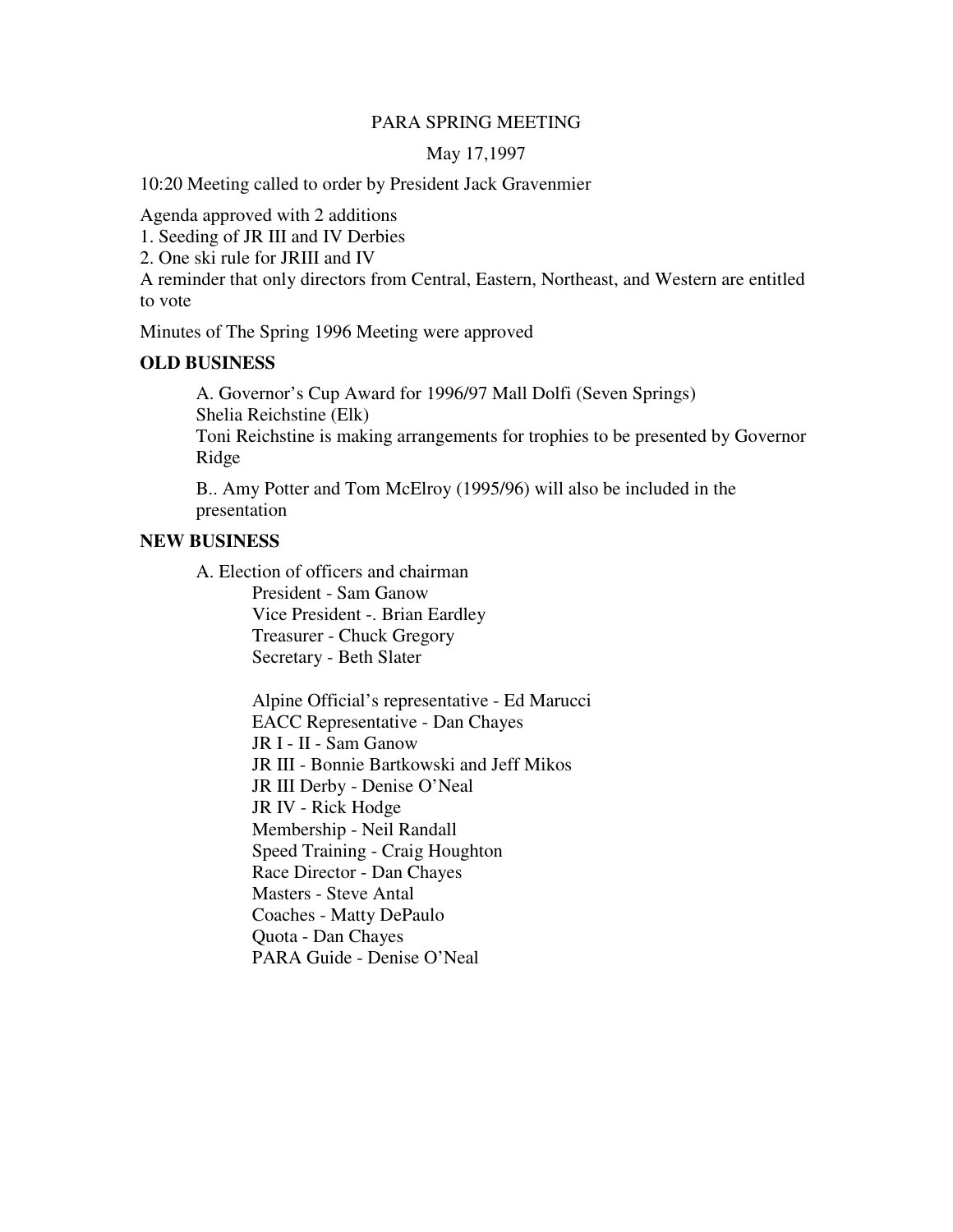B. Eastern Alpine Competition Committee (EACC) report read

No additions or corrections (see atttached sheet)

C. Alpine Official" s Report - Ed Marucci

1. List of Eastern Alpine Officials wifi be sent in September

2. Recommended the budget be increased every four years because of the new ICR and teaching guides

3. 4 Official's Clinics will be held in PA during September First one will be held at Mercersburg on September 20 Pre-registration is necessary. The refree's exam will be given. Possibly a level III TD exam will be administered by invitation.

4. There will be 2 TD's assigned for JR I - V and Master races.

There will be a level II TD for the I and II's and a level

I TD or a first year level II TD for the III and IV's

This will give the newer TD's a chance to work races needed for advancement.

5. Races and Race Administration

a. Full result packets must be sent to AO chairman

b. Jury advisors must be an AO, professional coach or competitor

c. Volunteers (not USSA members) must sign releases

D. Derby Dates and Venue

1. JRI-II

a. Committee headed by Joe Safar (Western) and Bruce Newman (Eastern) and their committtee of Francis Fox (Central) and Winnie Backlund (Northeast) proposed a formalt to the excutive board of PARA and was passed in July.

b. 3 races

January 24 - 25 GS at Whitetail

February 14 -15 SL at Tussey

February 2 1,22,23 SL at Elk

c. Results will be based on races not runs

d. The State Team and season race participants will be based on a Modified World Cup Point System

(this will be refined at the Fall PARA Meeting

### 2. JR III

a. February 21,22,23 at Seven Springs

b. Same venue as past - 7 runs (1 Super G, 3 SL, and 3GS)

c. State Team and post season participants will be based on best 3 run finishes

d. Field will consist of 50 Super G and 70 SL/GS racers